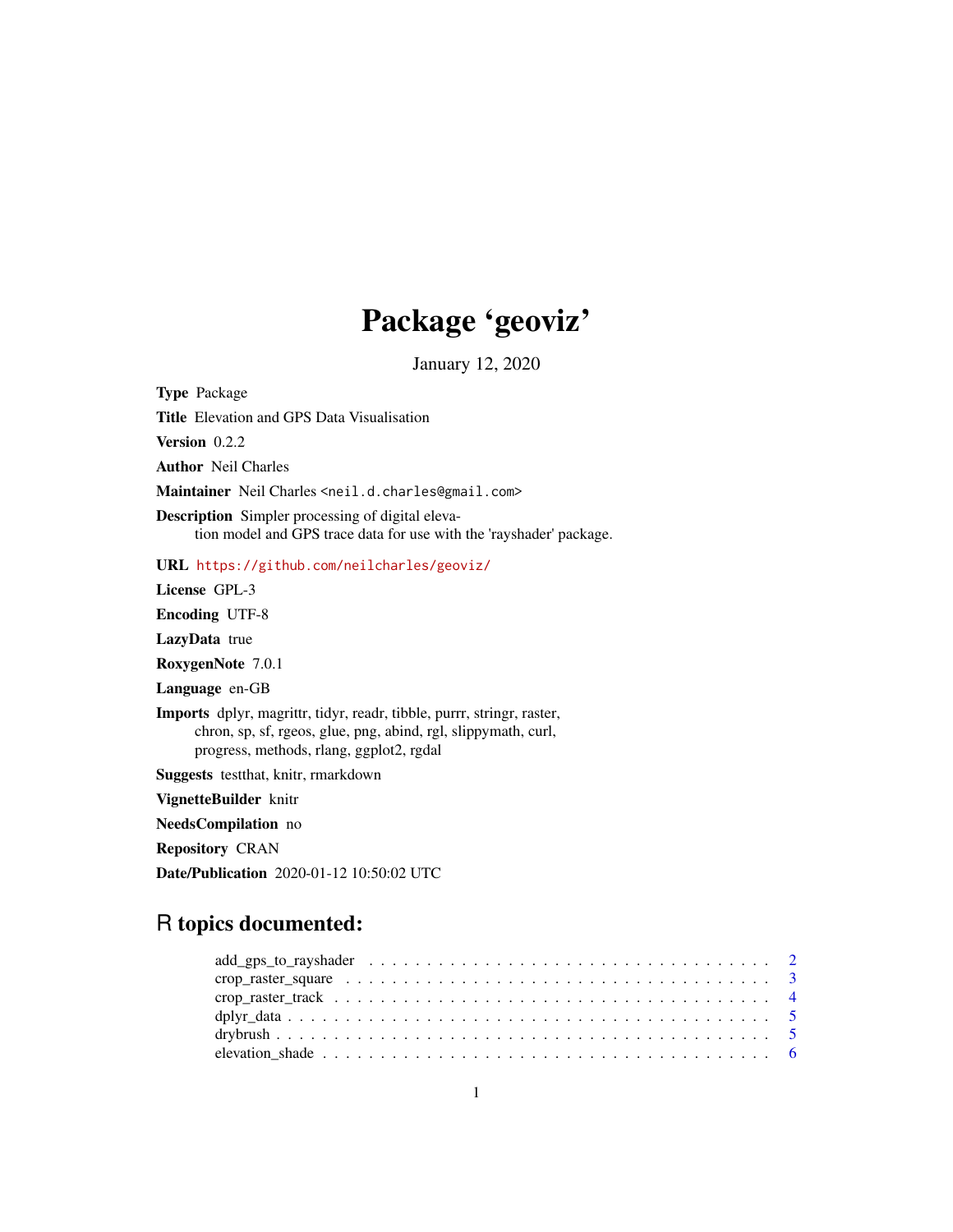<span id="page-1-0"></span>

| Index | 18 |
|-------|----|
|       |    |

add\_gps\_to\_rayshader *Adds a GPS trace to a 'rayshader' scene*

#### Description

Adds a GPS trace to a 'rayshader' scene

#### Usage

```
add_gps_to_rayshader(
 raster_input,
  lat,
 long,
  alt,
 zscale,
 line_width = 1,
  colour = "red",
  alpha = 0.8,
  lightsaber = TRUE,
  clamp_to_ground = FALSE,
 raise_agl = 0,
 ground_shadow = FALSE,
 as_line = TRUE,
 point_size = 20
)
```
#### Arguments

| raster_input | a raster                           |
|--------------|------------------------------------|
| lat          | vector of decimal latitude points  |
| long         | vector of decimal longitude points |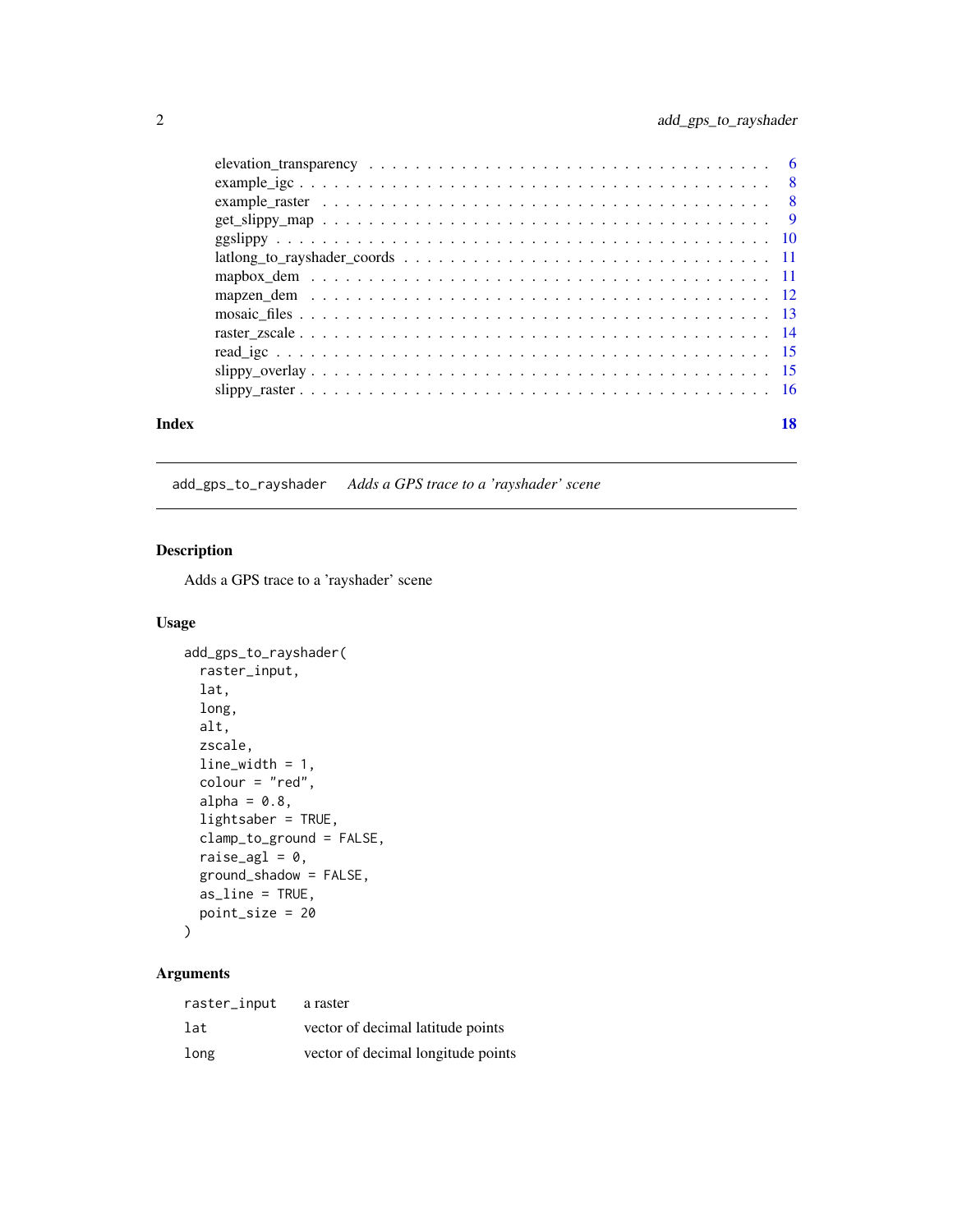<span id="page-2-0"></span>

| alt             | vector of altitudes                                                              |  |  |  |
|-----------------|----------------------------------------------------------------------------------|--|--|--|
| zscale          | ratio of raster cells to altitude                                                |  |  |  |
| line_width      | line width of the gps trace                                                      |  |  |  |
| colour          | colour of the gps trace                                                          |  |  |  |
| alpha           | alpha of the gps trace (has no effect if lightsaber $=$ TRUE)                    |  |  |  |
| lightsaber      | $(default = TRUE)$ gives the GPS trace an inner glow affect                      |  |  |  |
| clamp_to_ground |                                                                                  |  |  |  |
|                 | $(detault = FALSE)$ clamps the gps trace to ground level + raise_agl             |  |  |  |
| raise_agl       | $(detault = 0)$ raises a clamped to ground track by the specified amount. Useful |  |  |  |
|                 | if gps track occasionally disappears into the ground.                            |  |  |  |
| ground_shadow   | $(default = FALSE)$ adds a ground shadow to a flight gps trace                   |  |  |  |
| as_line         | (default = TRUE) Set to FALSE to render single points instead of a trace line    |  |  |  |
|                 | (which then ignores line_width $&$ lightsaber)                                   |  |  |  |
| point_size      | size of points when as $line = TRUE$                                             |  |  |  |

#### Value

Adds GPS trace to the current 'rayshader' scene

#### Examples

```
flight <- example_igc()
add_gps_to_rayshader(example_raster(),
  flight$lat,
  flight$long,
  flight$altitude,
  zscale = 25
```
crop\_raster\_square *Crops a raster and returns a smaller square raster*

#### Description

Crops a raster and returns a smaller square raster

#### Usage

```
crop_raster_square(rasterIn, lat, long, square_km, increase_resolution = 1)
```
#### Arguments

| rasterIn            | a raster                                                      |  |  |  |  |
|---------------------|---------------------------------------------------------------|--|--|--|--|
| lat                 | WGS84 latitude of the centre of the cropped square            |  |  |  |  |
| long                | WGS84 longitude of the centre of the cropped square           |  |  |  |  |
| square_km           | length of one side of the square in km                        |  |  |  |  |
| increase_resolution |                                                               |  |  |  |  |
|                     | optional multiplier to increase number of cells in the raster |  |  |  |  |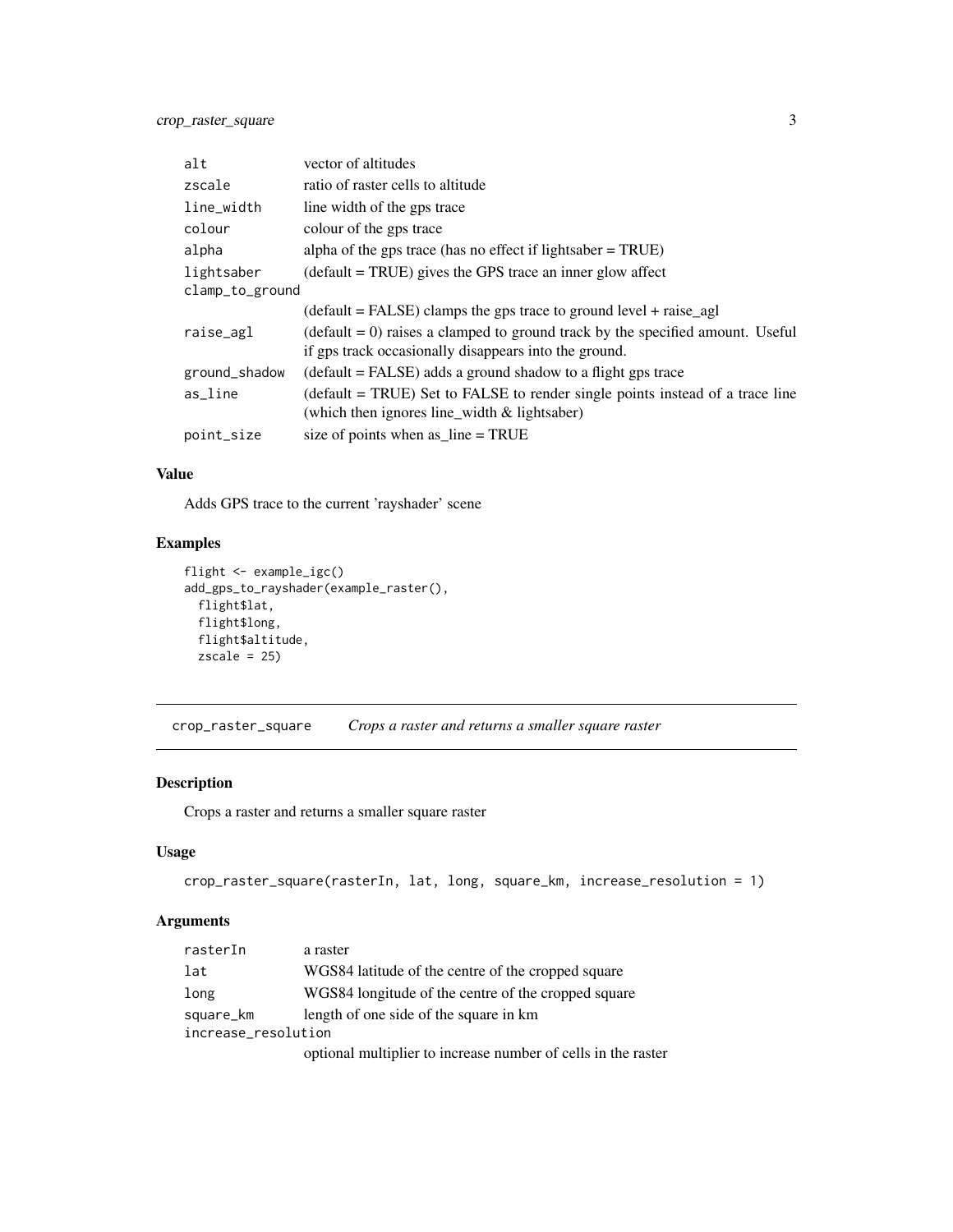#### <span id="page-3-0"></span>Value

A cropped raster

#### Examples

```
crop_raster_square(example_raster(), lat = 54.513293, long = -3.045598, square_km = 0.01)
```
crop\_raster\_track *Crops a raster into a rectangle surrounding a set of lat long points*

#### Description

Crops a raster into a rectangle surrounding a set of lat long points

#### Usage

```
crop_raster_track(
  raster_input,
 lat_points,
 long_points,
 width_buffer = 1,
  increase_resolution = 1
)
```
#### Arguments

| raster_input        | a raster                                                                       |
|---------------------|--------------------------------------------------------------------------------|
| lat_points          | a vector of WGS84 latitudes                                                    |
| long_points         | a vector of WGS84 longitudes                                                   |
| width_buffer        | buffer distance around the provided points in km                               |
| increase_resolution |                                                                                |
|                     | optional multiplier to increase number of cells in the raster. Default $= 1$ . |

#### Value

cropped raster

```
crop_raster_track(example_raster(), example_igc()$lat, example_igc()$long)
```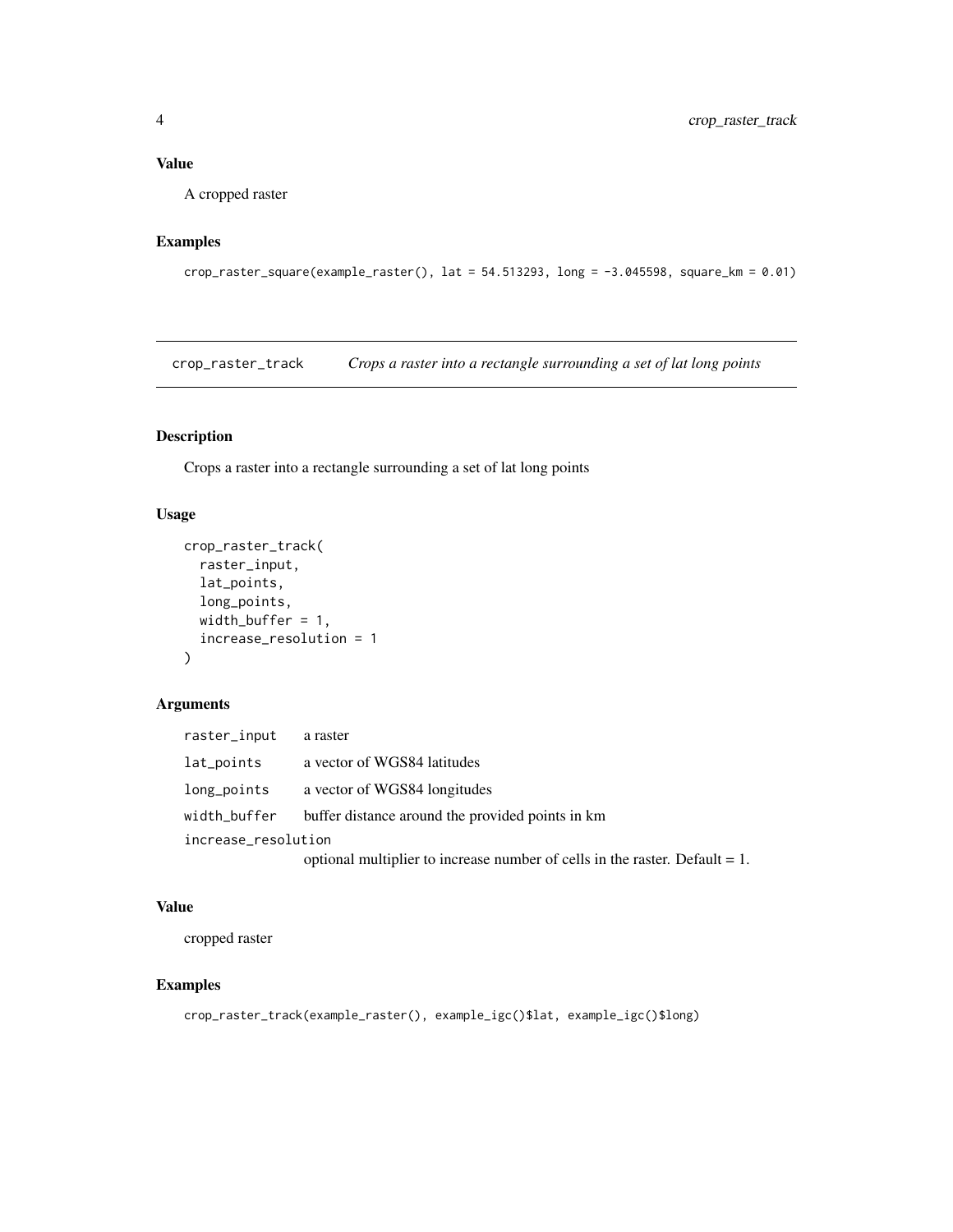<span id="page-4-0"></span>

See https://github.com/STAT545-UBC/Discussion/issues/451

| drybrush | Simulates a dry brushing effect. Differs from elevation_transparency()  |
|----------|-------------------------------------------------------------------------|
|          | in that colour is applied based on local altitude peaks, not across the |
|          | whole raster                                                            |

#### Description

Simulates a dry brushing effect. Differs from elevation\_transparency() in that colour is applied based on local altitude peaks, not across the whole raster

#### Usage

```
drybrush(
  raster_dem,
  aggregation_factor = 10,
 max_colour_altitude = 30,
 opacity = 0.5,
  elevation_palette = c("#3f3f3f", "#ffa500")
)
```
#### Arguments

| raster_dem A raster |                                                                         |
|---------------------|-------------------------------------------------------------------------|
| aggregation_factor  |                                                                         |
|                     | grid size to determine local altitude peaks                             |
| max_colour_altitude |                                                                         |
|                     | Altitude below which colours will be graduated across elevation_palette |
| opacity             | overall opacity of the returned image.                                  |
| elevation_palette   |                                                                         |
|                     | Colour scheme c(colour_for_low_altitude, colour_for_high_altitude)      |

#### Value

An image with a drybrushed colour effect, highlighting local peaks

#### Examples

overlay\_image <- drybrush(example\_raster())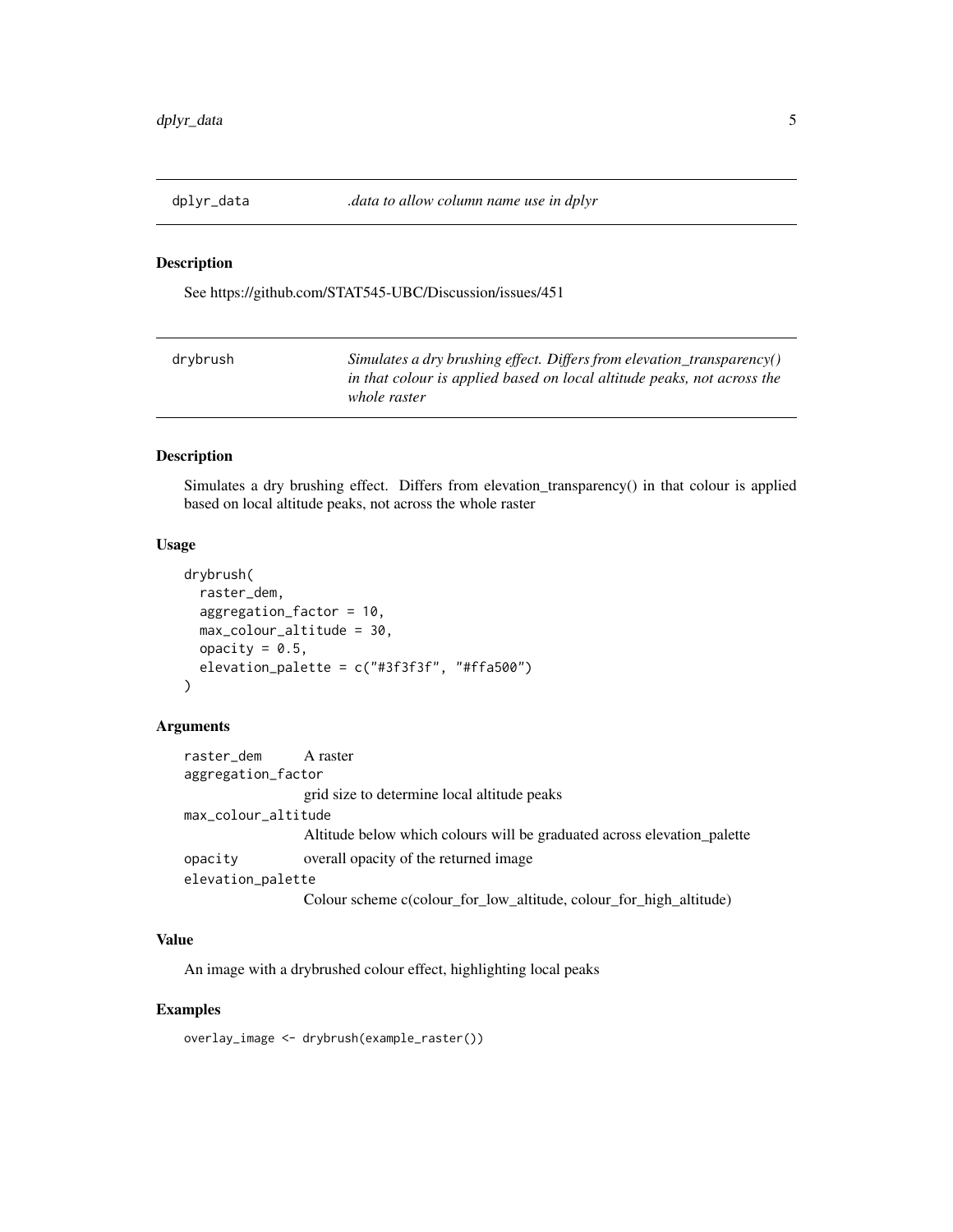<span id="page-5-0"></span>

Produces an elevation shaded image from a raster

#### Usage

```
elevation_shade(
  raster_dem,
  elevation_palette = c("#54843f", "#808080", "#FFFFFF"),
  return_png = TRUE,
 png\_opacity = 0.9\mathcal{E}
```
#### Arguments

| raster_dem        | a raster                                                     |  |  |  |  |
|-------------------|--------------------------------------------------------------|--|--|--|--|
| elevation_palette |                                                              |  |  |  |  |
|                   | a vector of colours to use for elevation shading             |  |  |  |  |
| return_png        | TRUE to return an image. FALSE will return a raster          |  |  |  |  |
| png_opacity       | Opacity of the returned image. Ignored if return_png = FALSE |  |  |  |  |

#### Value

elevation shaded image

#### Examples

elevation\_shade(example\_raster())

elevation\_transparency

*Turns overlay images transparent based on altitude. Can be used to create an image overlay that will only apply to valleys, or only to hills.*

#### Description

Turns overlay images transparent based on altitude. Can be used to create an image overlay that will only apply to valleys, or only to hills.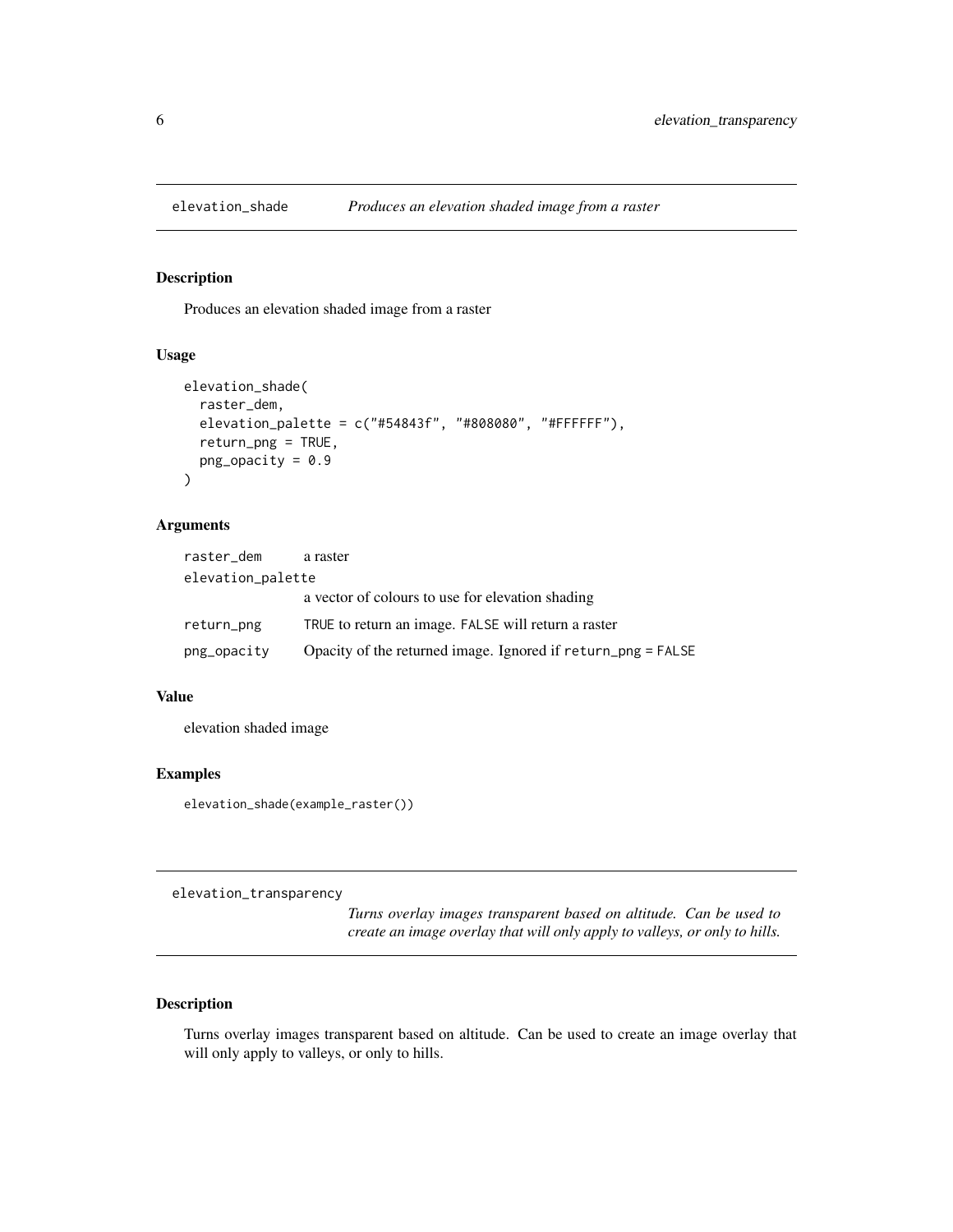elevation\_transparency 7

#### Usage

```
elevation_transparency(
  overlay_image,
  raster_dem,
  alpha_max = 0.4,
  alpha_min = 0,
  pt\_alt\_low = 0.05,
  pt\_alt\_high = 0.25\mathcal{L}
```
#### Arguments

| overlay_image | the image on which to alter transparency                                                 |
|---------------|------------------------------------------------------------------------------------------|
| raster_dem    | elevation model raster file that will be used to adjust transparency                     |
| alpha_max     | Transparency required at higher altitudes                                                |
| alpha_min     | Transparency required at lower altitudes                                                 |
| pct_alt_low   | The percent of maximum altitude contained in raster_dem at which alpha_max<br>will apply |
| pct_alt_high  | The percent of maximum altitude contained in raster_dem at which alpha_min<br>will apply |

#### Value

An image with transparency defined by altitude

```
# elevation_transparency defaults to making hills transparent. Flip alpha_max
# and alpha_min values to reverse it.
#
# Transparency in the range between pct_alt_low and pct_alt_high will
# smoothly transition between alpha_max and alpha_min.
overlay_image <- elevation_shade(example_raster(), elevation_palette = c("#000000", "#FF0000"))
#Making hills transparent
ggmap_overlay_transparent_hills <- elevation_transparency(overlay_image,
  example_raster(), alpha_max = 0.8, alpha_min = 0, pct_alt_low = 0.05,
  pt\_alt\_high = 0.25# To make valleys transparent, flip alpha_max and alpha_min
ggmap_overlay_transparent_valleys <- elevation_transparency(overlay_image,
  example_raster(), alpha_max = 0, alpha_min = 0.8, pct_alt_low = 0.05,
```

```
pct_alt_high = 0.25
```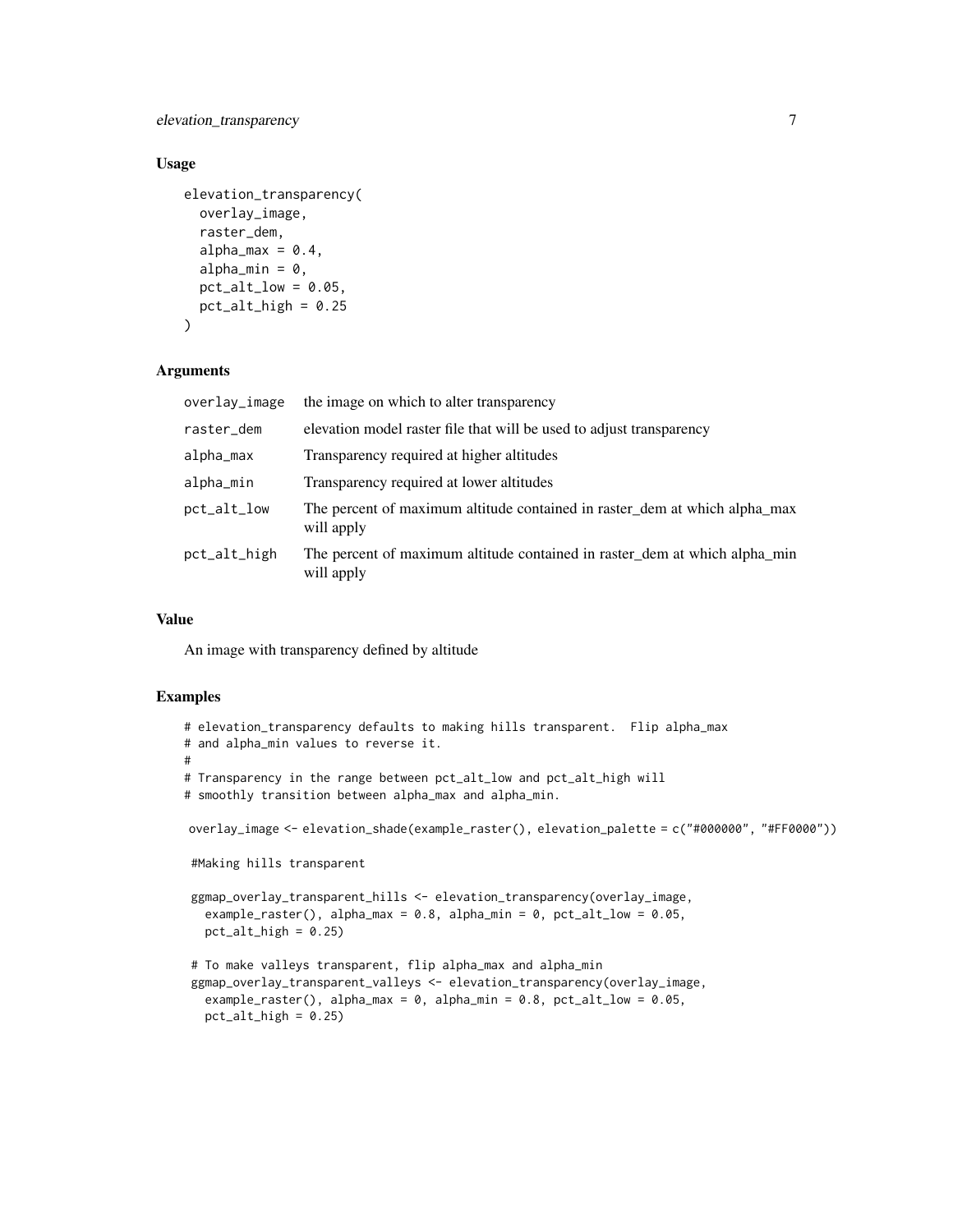<span id="page-7-0"></span>

Returns an example IGC file using read\_igc()

#### Usage

example\_igc()

#### Value

a tibble

#### Examples

# Loads a paragliding flight GPS track, originally downloaded from xcleague.com

igc <- example\_igc()

example\_raster *Returns an example digital elevation model raster file()*

#### Description

Returns an example digital elevation model raster file()

#### Usage

example\_raster()

#### Value

a raster

- # Load elevation data describing a small section of the English Lake District
- # Source: EU Copernicus https://land.copernicus.eu/terms-of-use

```
example_raster <- example_raster()
```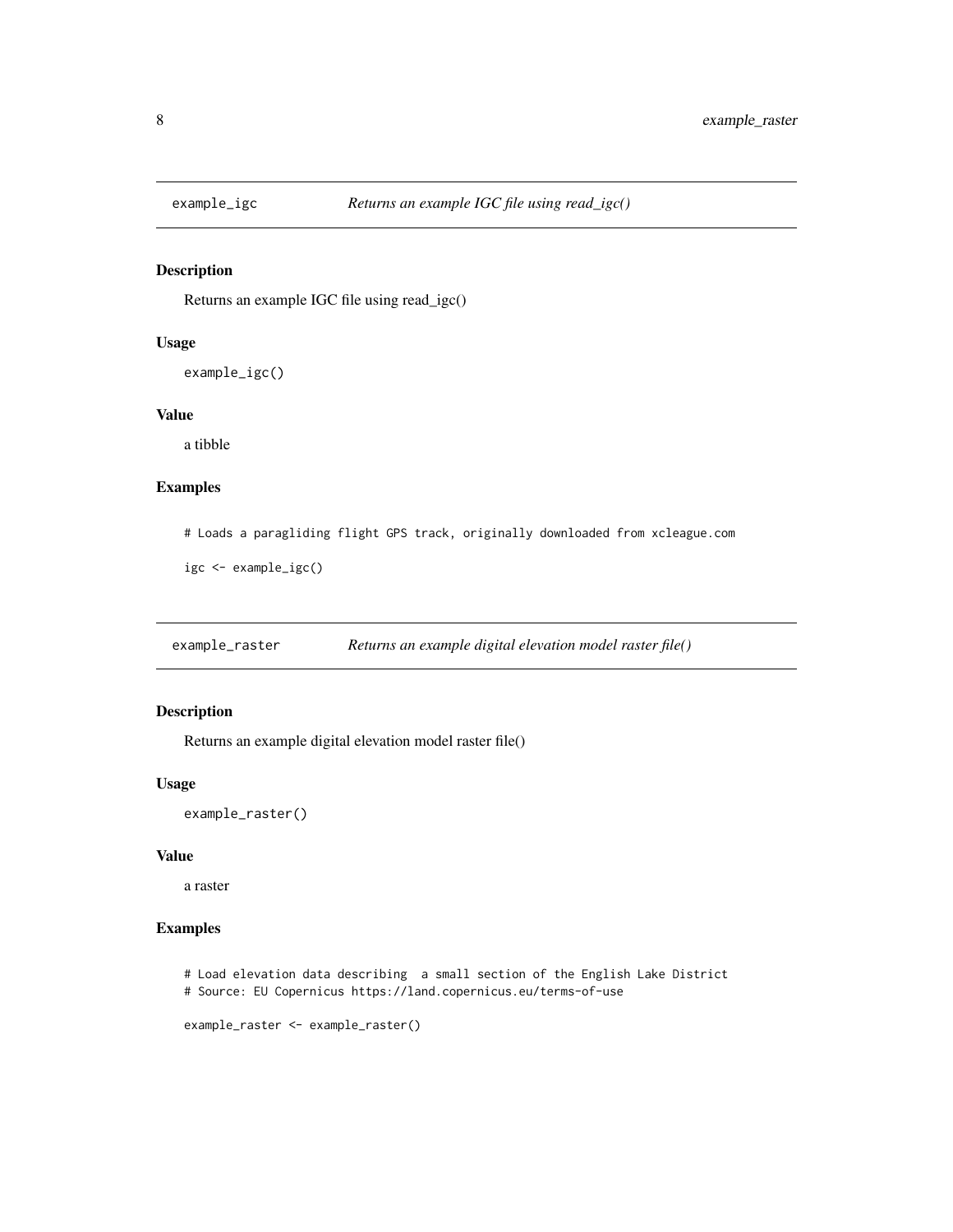<span id="page-8-0"></span>get\_slippy\_map *Obtains and merges map tiles from various sources using the 'slippymath' package*

#### Description

Obtains and merges map tiles from various sources using the 'slippymath' package

#### Usage

```
get_slippy_map(
 bounding_box,
  image_source = "stamen",
  image_type = "watercolor",
 max\_tiles = 10,
  api_key
)
```
#### Arguments

| bounding_box | Any object for which raster::extent() can be calculated.                                                                                                                                                                                                                                                                                                                         |
|--------------|----------------------------------------------------------------------------------------------------------------------------------------------------------------------------------------------------------------------------------------------------------------------------------------------------------------------------------------------------------------------------------|
| image_source | Source for the overlay image. Valid entries are "mapbox", "mapzen", "stamen".                                                                                                                                                                                                                                                                                                    |
| image_type   | The type of overlay to request. "satellite", "mapbox-streets-v8", "mapbox-terrain-<br>v2", "mapbox-traffic-v1", "terrain-rgb", "mapbox-incidents-v1" (mapbox), "dem"<br>(mapzen) or "watercolor", "toner", "toner-background", "toner-lite" (stamen).<br>You can also request a custom Mapbox style by specifying image_source =<br>$"mapbox"$ , $image_type = "username/mapid"$ |
| max_tiles    | Maximum number of tiles to be requested by 'slippymath'                                                                                                                                                                                                                                                                                                                          |
| api_key      | API key (required for 'mapbox')                                                                                                                                                                                                                                                                                                                                                  |

#### Value

a rasterBrick with the same dimensions (but not the same resolution) as bounding\_box

```
map <- get_slippy_map(example_raster(),
  image_source = "stamen",
  image_type = "watercolor",
  max_tiles = 5)
```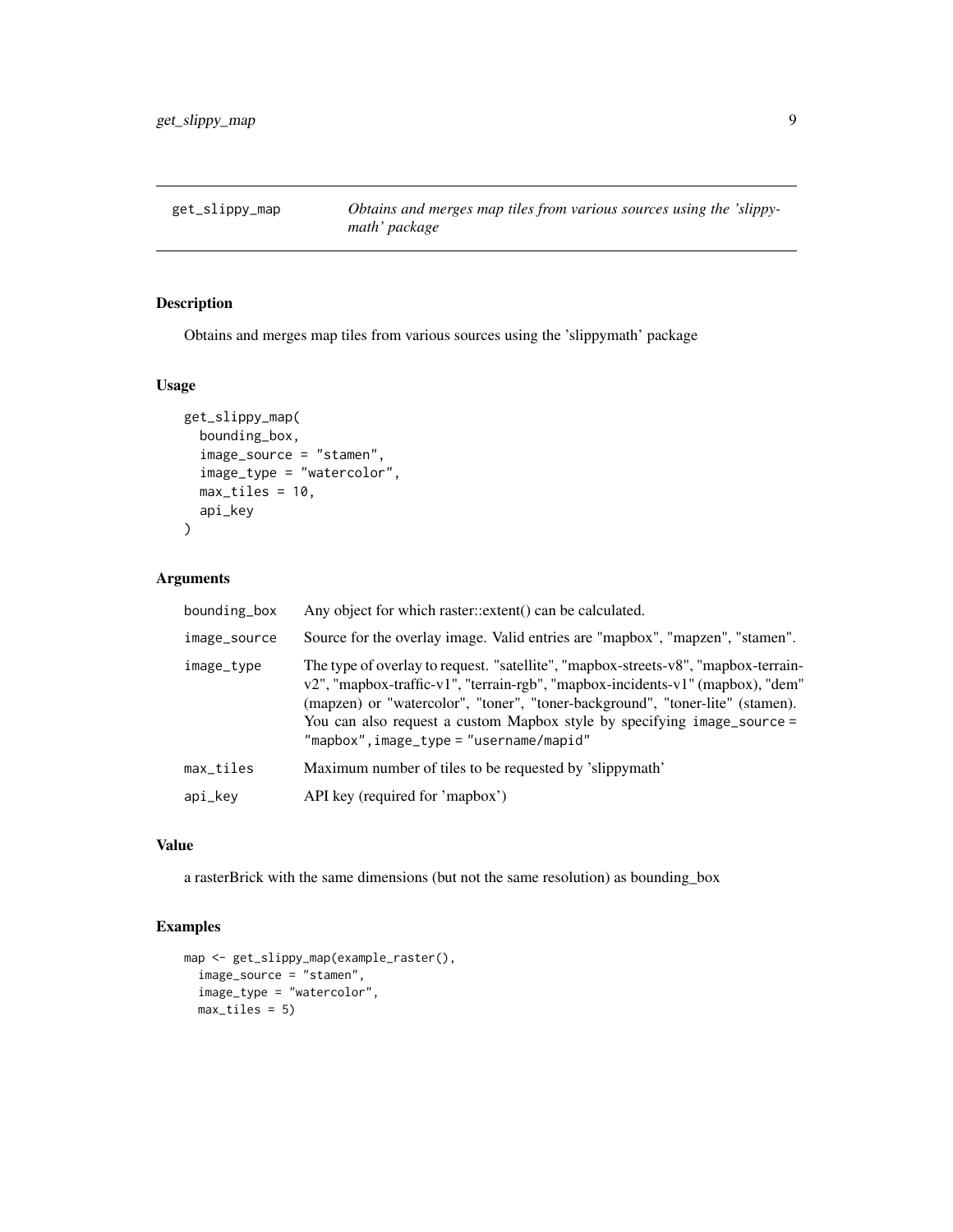<span id="page-9-0"></span>

Adds a layer created using slippy\_overlay() or slippy\_raster() to a 'ggplot2' chart

#### Usage

```
ggslippy(slippy_raster, alpha = 1, set_coord_equal = TRUE)
```
#### Arguments

| slippy_raster   | A raster raster returned by either slippy_raster() or slippy_overlay(return_png<br>$=$ FALSE) |
|-----------------|-----------------------------------------------------------------------------------------------|
| alpha           | Opacity of the raster in 'ggplot2'                                                            |
| set_coord_equal |                                                                                               |
|                 | TRUE returns a square plot                                                                    |

#### Value

a ggplot object

```
library(ggplot2)
library(geoviz)
dem <- example_raster()
dem <- raster::aggregate(dem, 10) #aggregate to speed up ggplot for testing
gg_overlay_image <- slippy_overlay(
  dem,
  image_source = "stamen",
  image_type = "watercolor",
  return_png = FALSE,
  max\_tiles = 2)
ggplot() +
  ggslippy(gg_overlay_image, set_coord_equal = FALSE)
```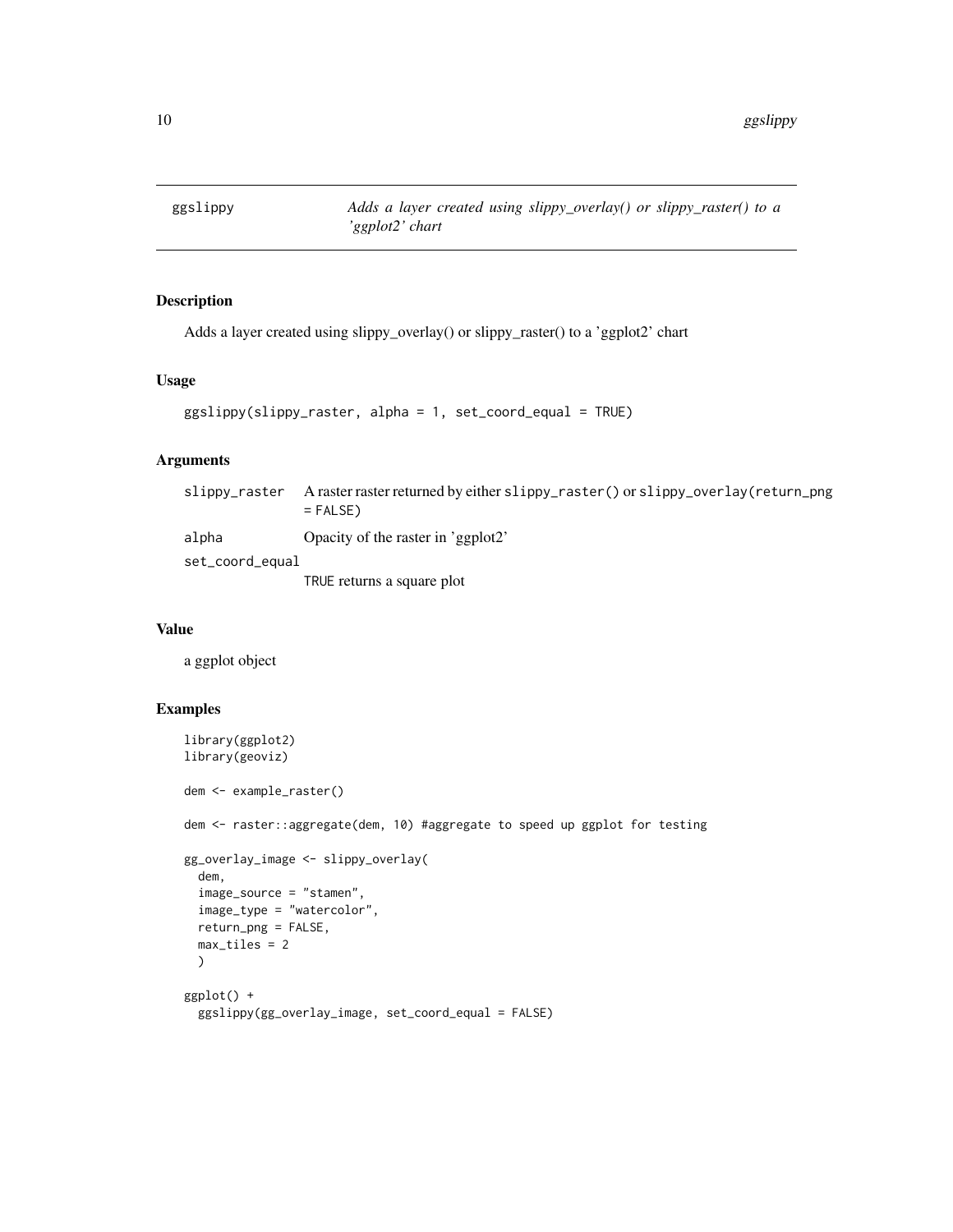<span id="page-10-0"></span>latlong\_to\_rayshader\_coords

*Converts WGS84 lat long points into 'rayshader' coordinates. Useful for adding arbitrary points and text to a 'rayshader' scene.*

#### Description

Converts WGS84 lat long points into 'rayshader' coordinates. Useful for adding arbitrary points and text to a 'rayshader' scene.

#### Usage

latlong\_to\_rayshader\_coords(raster\_input, lat, long)

#### Arguments

| raster_input | a raster                         |
|--------------|----------------------------------|
| lat          | vector of WGS84 latitude points  |
| long         | vector of WGS84 longitude points |

#### Value

A tibble with x,y in 'rayshader' coordinates

#### Examples

latlong\_to\_rayshader\_coords(example\_raster(), example\_igc()\$lat, example\_igc()\$long)

mapbox\_dem *Gets Digital Elevation Model (DEM) data from 'mapbox'*

#### Description

Gets Digital Elevation Model (DEM) data from 'mapbox'

#### Usage

```
mapbox_dem(lat, long, square_km, width_buffer = 1, max_tiles = 10, api_key)
```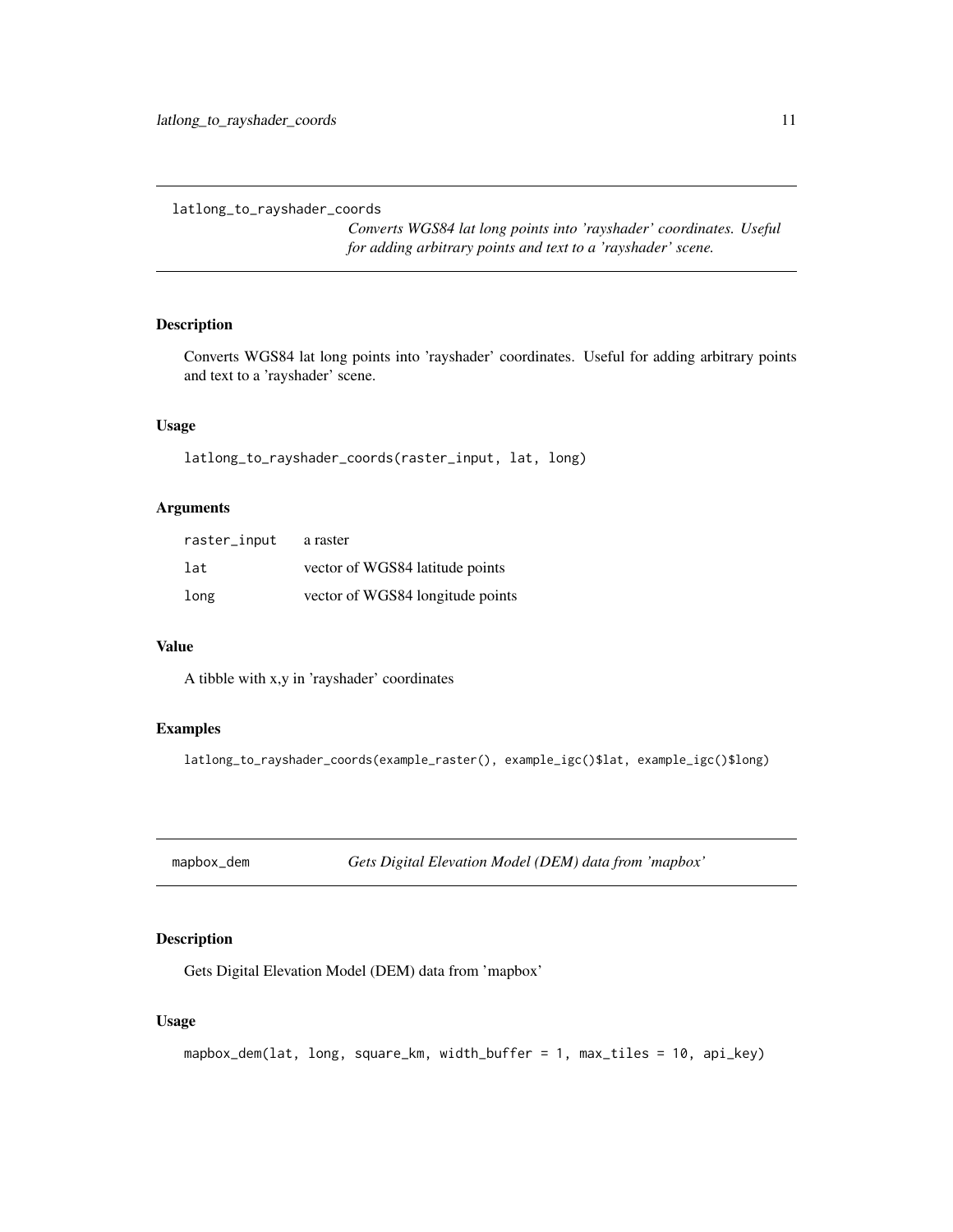#### <span id="page-11-0"></span>Arguments

| lat          | WGS84 latitude. Either a single point to use as the centre for a square_km sized<br>raster, or a vector of track points                                                                                  |
|--------------|----------------------------------------------------------------------------------------------------------------------------------------------------------------------------------------------------------|
| long         | WGS84 longitude. Either a single point to use as the centre for a square_km<br>sized raster, or a vector of track points                                                                                 |
| square_km    | length of one edge the required square area, in km. Ignored if lat and long have<br>length $> 1$                                                                                                         |
| width_buffer | If lat and long have length $> 1$ , used as buffer distance around the provided<br>points in km                                                                                                          |
| max_tiles    | maximum number of map tiles to request. More tiles will give higher resolution<br>scenes but take longer to download. Note that very small numbers of tiles may<br>result in a scene that is not square. |
| api_key      | 'Mapbox' API key                                                                                                                                                                                         |

#### Value

a raster with values corresponding to terrain height in metres

#### Examples

```
## Not run:
#NOT RUN
#mapbox_dem() requires a 'mapbox' API key
mapbox_key = "YOUR_MAPBOX_API_KEY"
lat = 54.4502651long = -3.1767946
square_km = 20
dem <- mapbox_dem(lat, long, square_km, api_key = mapbox_key)
## End(Not run)
```

| mapzen_dem | Gets Digital Elevation Model (DEM) data from 'mapzen' via 'Amazon |
|------------|-------------------------------------------------------------------|
|            | Public Datasets'                                                  |

#### Description

Gets Digital Elevation Model (DEM) data from 'mapzen' via 'Amazon Public Datasets'

#### Usage

```
mapzen_dem(lat, long, square_km, width_buffer = 1, max_tiles = 10)
```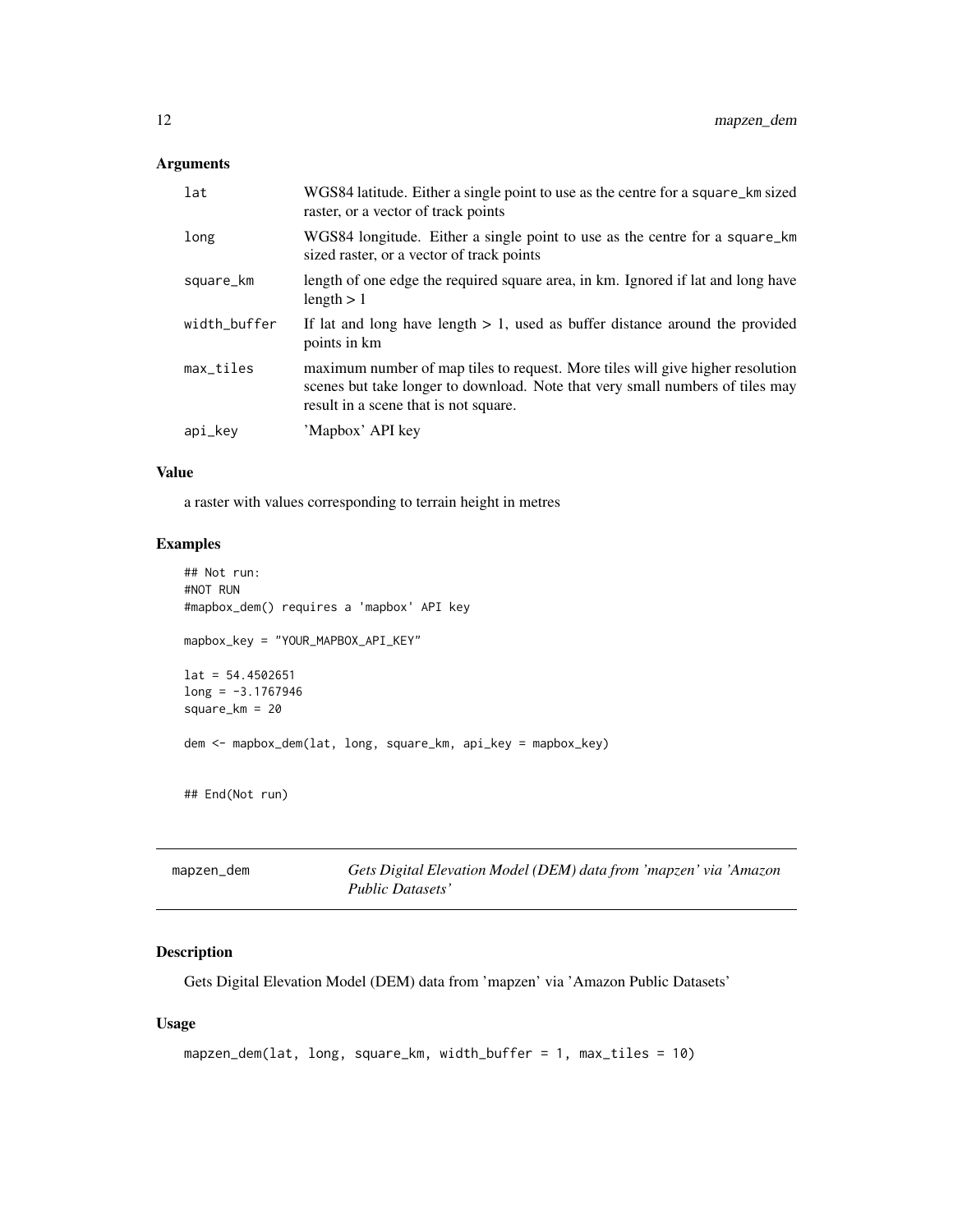#### <span id="page-12-0"></span>mosaic\_files 13

#### Arguments

| lat          | WGS84 latitude. Either a single point to use as the centre for a square_km sized<br>raster, or a vector of track points                                                                                  |
|--------------|----------------------------------------------------------------------------------------------------------------------------------------------------------------------------------------------------------|
| long         | WGS84 longitude. Either a single point to use as the centre for a square_km<br>sized raster, or a vector of track points                                                                                 |
| square_km    | length of one edge the required square area, in km. Ignored if lat and long have<br>length $> 1$                                                                                                         |
| width_buffer | If lat and long have length $> 1$ , used as buffer distance around the provided<br>points in km                                                                                                          |
| max_tiles    | maximum number of map tiles to request. More tiles will give higher resolution<br>scenes but take longer to download. Note that very small numbers of tiles may<br>result in a scene that is not square. |

#### Value

a raster with values corresponding to terrain height in metres

#### Examples

```
lat = 54.4502651long = -3.1767946
square_km = 2
dem <- mapzen_dem(lat, long, square_km, max_tiles = 2)
```

| mosaic_files | Stitches together files into a single raster Requires a target directory of   |
|--------------|-------------------------------------------------------------------------------|
|              | files that can be read with raster::raster(), e.g. .asc files, or a directory |
|              | <i>of .zip files containing these files</i>                                   |

#### Description

Stitches together files into a single raster Requires a target directory of files that can be read with raster::raster(), e.g. .asc files, or a directory of .zip files containing these files

#### Usage

```
mosaic_files(
  path,
  extract_zip = FALSE,
  file_match = ".* .asc",zip_file_match = ".*.zip",
  raster_output_file = "mosaic_out.raster",
  file_crs = NULL,
  raster_todisk = FALSE
\mathcal{L}
```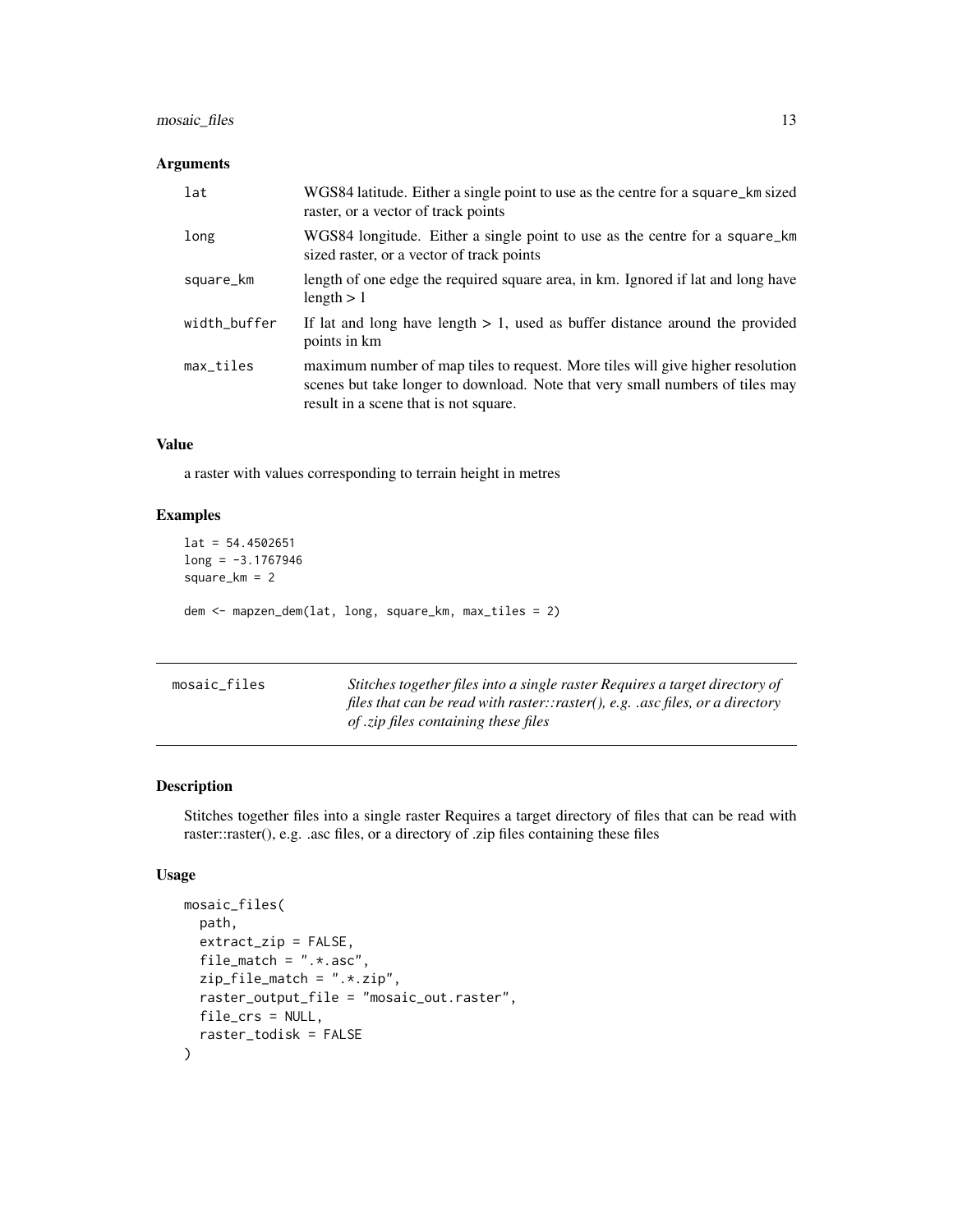#### Arguments

| path               | path to files that are to be stitched together                                             |
|--------------------|--------------------------------------------------------------------------------------------|
| extract_zip        | FALSE to target asc files, TRUE if your asc files are zipped.                              |
| file_match         | regex pattern to match asc files, either in path or in zip files.                          |
|                    | zip_file_match regex pattern to match.zip files                                            |
| raster_output_file |                                                                                            |
|                    | raster file to be created (will overwrite existing files)                                  |
| file_crs           | projection string of the input files. Output will always be WGS84.                         |
| raster_todisk      | Setting TRUE will set rasterOptions (todisk=TRUE), which can help with mem-<br>ory issues. |

#### Value

**TRUE** 

#### Examples

```
# Merges two small example .asc files of LIDAR data
# from https://environment.data.gov.uk (open government licence)
path_to_files <- system.file("extdata/example_asc", package = "geoviz")
path_to_output <- tempdir()
mosaic_files(path_to_files,
            raster_output_file = paste0(path_to_output, '/mosaic_out.raster', sep = ''),
            extract_zip = TRUE, file_crs = "+init=epsg:27700")
raster_mosaic <- raster::raster(paste0(path_to_output, '/mosaic_out.gri', sep = ''))
```

| raster_zscale | Approximates the zscale of a raster Digital Elevation Model for |  |  |  |  |
|---------------|-----------------------------------------------------------------|--|--|--|--|
|               | 'ravshader'                                                     |  |  |  |  |

#### Description

Approximates the zscale of a raster Digital Elevation Model for 'rayshader'

#### Usage

raster\_zscale(raster, height\_units = "m")

#### Arguments

| raster       | A raster object of elevation data values        |
|--------------|-------------------------------------------------|
| height_units | Elevation units of the raster, $c("m", "feet")$ |

<span id="page-13-0"></span>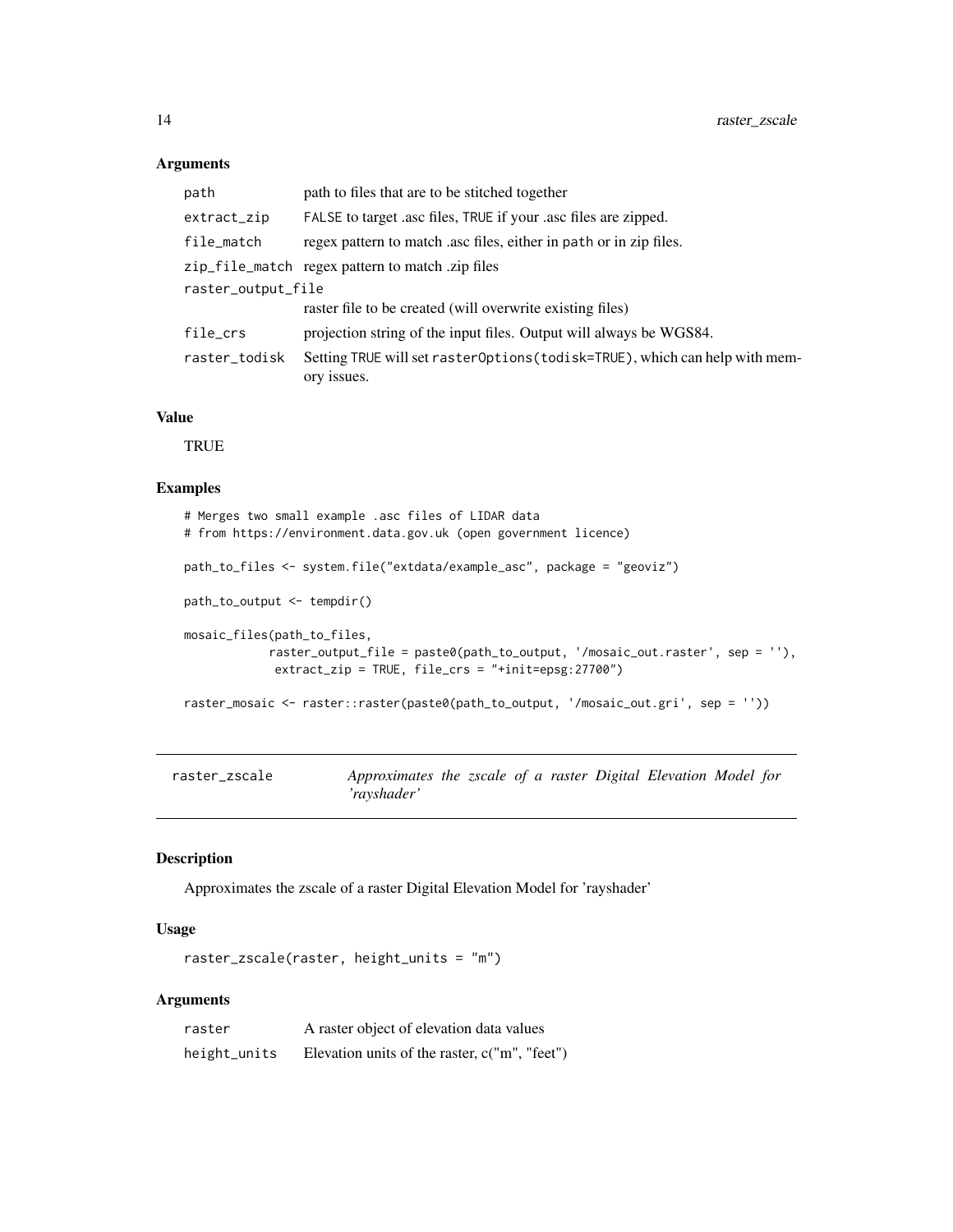#### <span id="page-14-0"></span>read\_igc 15

#### Value

a number to be used as zscale in rayshader::plot\_3d()

#### Examples

```
raster_zscale(example_raster())
```
read\_igc *Load an IGC file*

#### Description

Load an IGC file

#### Usage

read\_igc(path)

#### Arguments

path target IGC file

#### Value

a tibble

#### Examples

```
igc <- read_igc(system.file("extdata/example.igc", package = "geoviz"))
```

| slippy_overlay | Creates an overlay image from 'Mapbox' or 'Stamen' Maps using the |
|----------------|-------------------------------------------------------------------|
|                | 'slippymath' package                                              |

#### Description

Creates an overlay image from 'Mapbox' or 'Stamen' Maps using the 'slippymath' package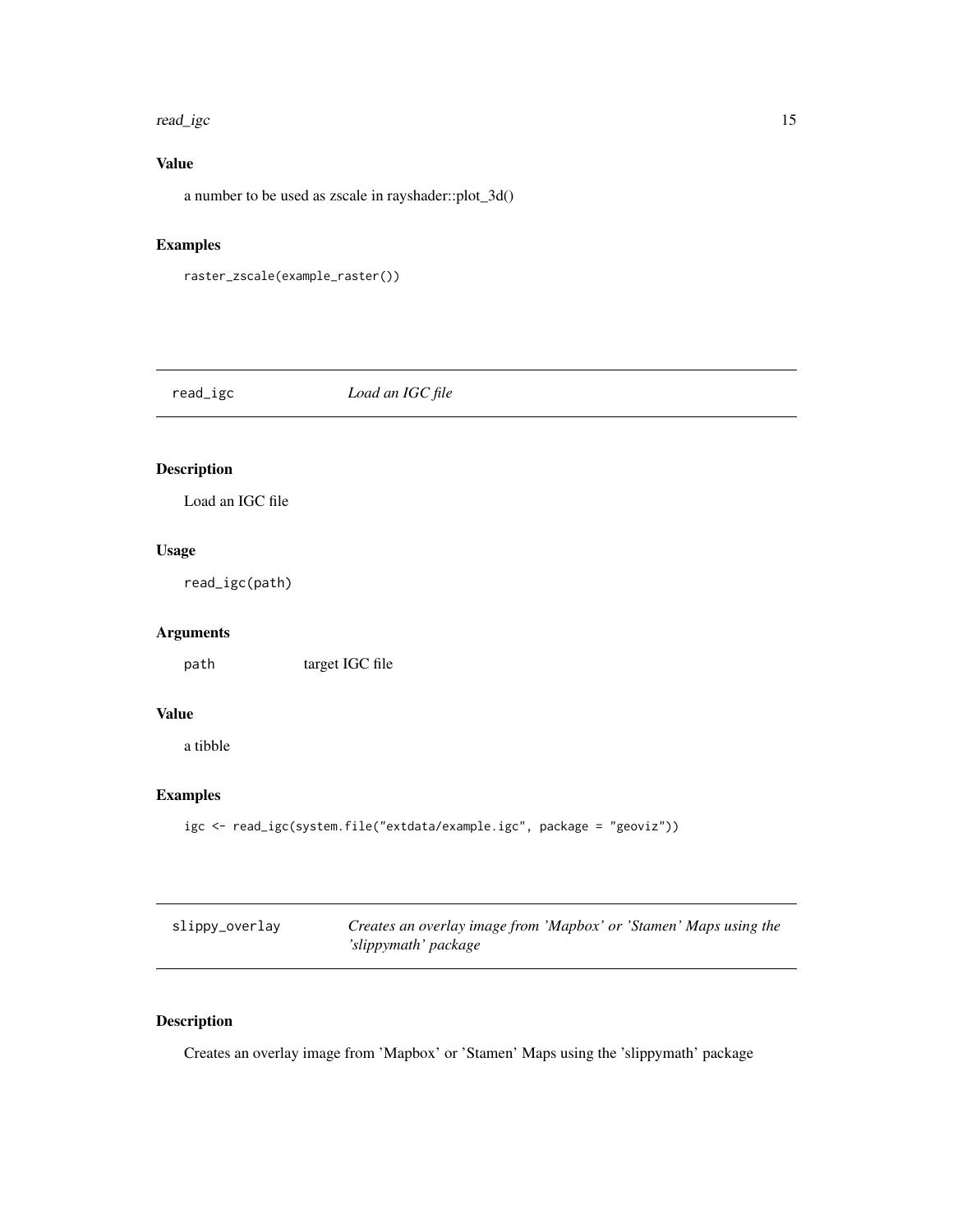#### Usage

```
slippy_overlay(
  raster_base,
  image_source = "stamen",
  image_type = "watercolor",
 max\_tiles = 10,
 api_key,
  return_png = TRUE,
 png\_opacity = 0.9\mathcal{L}
```
#### Arguments

| raster_base  | A raster to use to calculate dimensions for the overlay                                                                                                                                                                                                                                                                                                                    |
|--------------|----------------------------------------------------------------------------------------------------------------------------------------------------------------------------------------------------------------------------------------------------------------------------------------------------------------------------------------------------------------------------|
| image_source | Source for the overlay image. Valid entries are "mapbox", "stamen".                                                                                                                                                                                                                                                                                                        |
| image_type   | The type of overlay to request. "satellite", "mapbox-streets-v8", "mapbox-terrain-<br>v2", "mapbox-traffic-v1", "terrain-rgb", "mapbox-incidents-v1" (mapbox), "dem"<br>(mapzen) or "watercolor", "toner", "toner-background", "toner-lite" (stamen).<br>You can also request a custom Mapbox style by specifying image_source =<br>"mapbox",image_type = "username/mapid" |
| max_tiles    | Maximum number of tiles to be requested by slippymath                                                                                                                                                                                                                                                                                                                      |
| api_key      | API key (required for mapbox)                                                                                                                                                                                                                                                                                                                                              |
| return_png   | TRUE to return a png image. FALSE will return a raster                                                                                                                                                                                                                                                                                                                     |
| png_opacity  | Opacity of the returned image. Ignored if return_png = FALSE                                                                                                                                                                                                                                                                                                               |

#### Value

an overlay image for raster\_base

#### Examples

```
overlay_image <- slippy_overlay(example_raster(),
  image_source = "stamen",
  image_type = "watercolor",
  max_tiles = 2)
```

| slippy_raster | Creates a square raster centred on any lat long point, or a rectangular |
|---------------|-------------------------------------------------------------------------|
|               | raster surrounding a set of lat long points from 'Mapbox', 'Mapzen'     |
|               | or 'Stamen' Maps using the 'slippymath' package                         |

#### Description

Creates a square raster centred on any lat long point, or a rectangular raster surrounding a set of lat long points from 'Mapbox', 'Mapzen' or 'Stamen' Maps using the 'slippymath' package

<span id="page-15-0"></span>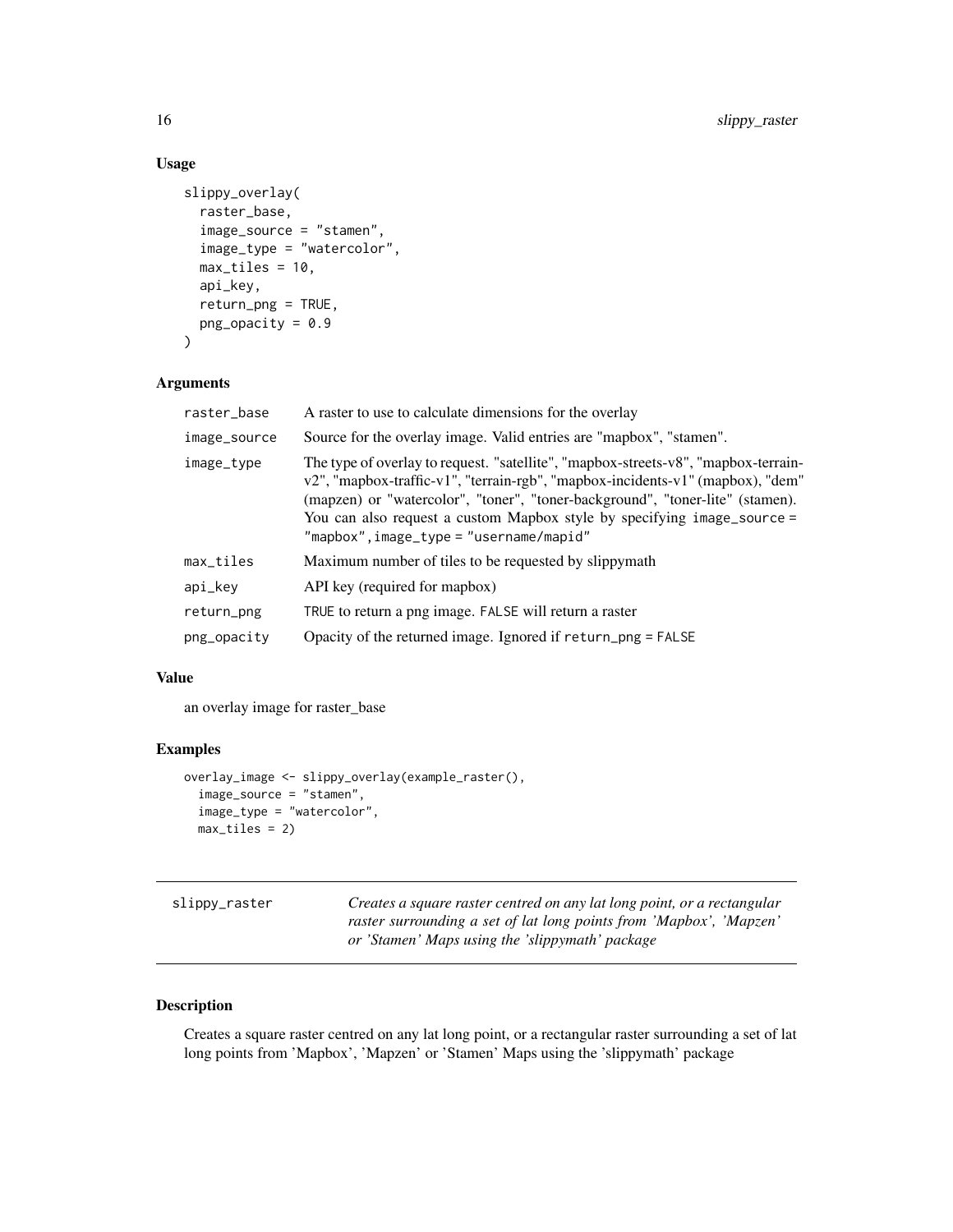slippy\_raster 17

#### Usage

```
slippy_raster(
  lat,
  long,
  square_km,
  width_buffer = 1,
  image_source = "stamen",
  image_type = "watercolor",
  max\_tiles = 10,
  api_key
\mathcal{L}
```
#### Arguments

| lat          | WGS84 latitude. Either a single point to use as the centre for a square_km sized<br>raster, or a vector of track points                                                                                                       |
|--------------|-------------------------------------------------------------------------------------------------------------------------------------------------------------------------------------------------------------------------------|
| long         | WGS84 longitude. Either a single point to use as the centre for a square_km<br>sized raster, or a vector of track points                                                                                                      |
| square_km    | length of one edge the required square area, in km. Ignored if lat and long have<br>length $> 1$                                                                                                                              |
| width_buffer | If lat and long have length $> 1$ , used as buffer distance around the provided<br>points in km                                                                                                                               |
| image_source | Source for the overlay image. Valid entries are "mapbox", "mapzen", "stamen".                                                                                                                                                 |
| image_type   | The type of overlay to request. "satellite", "mapbox-streets-v8", "mapbox-terrain-<br>v2", "mapbox-traffic-v1", "terrain-rgb", "mapbox-incidents-v1" (mapbox), "dem"<br>(mapzen) or "watercolor", "toner", "terrain" (stamen) |
| max_tiles    | Maximum number of tiles to be requested by 'slippymath'                                                                                                                                                                       |
| api_key      | API key (required for 'mapbox')                                                                                                                                                                                               |

#### Value

a rasterBrick image

```
lat <- 54.4502651
long <- -3.1767946
square_km <- 1
overlay_image <- slippy_raster(lat = lat,
  long = long,square_km = square_km,
  image_source = "stamen",
  image_type = "watercolor",
  max_tiles = 5)
```